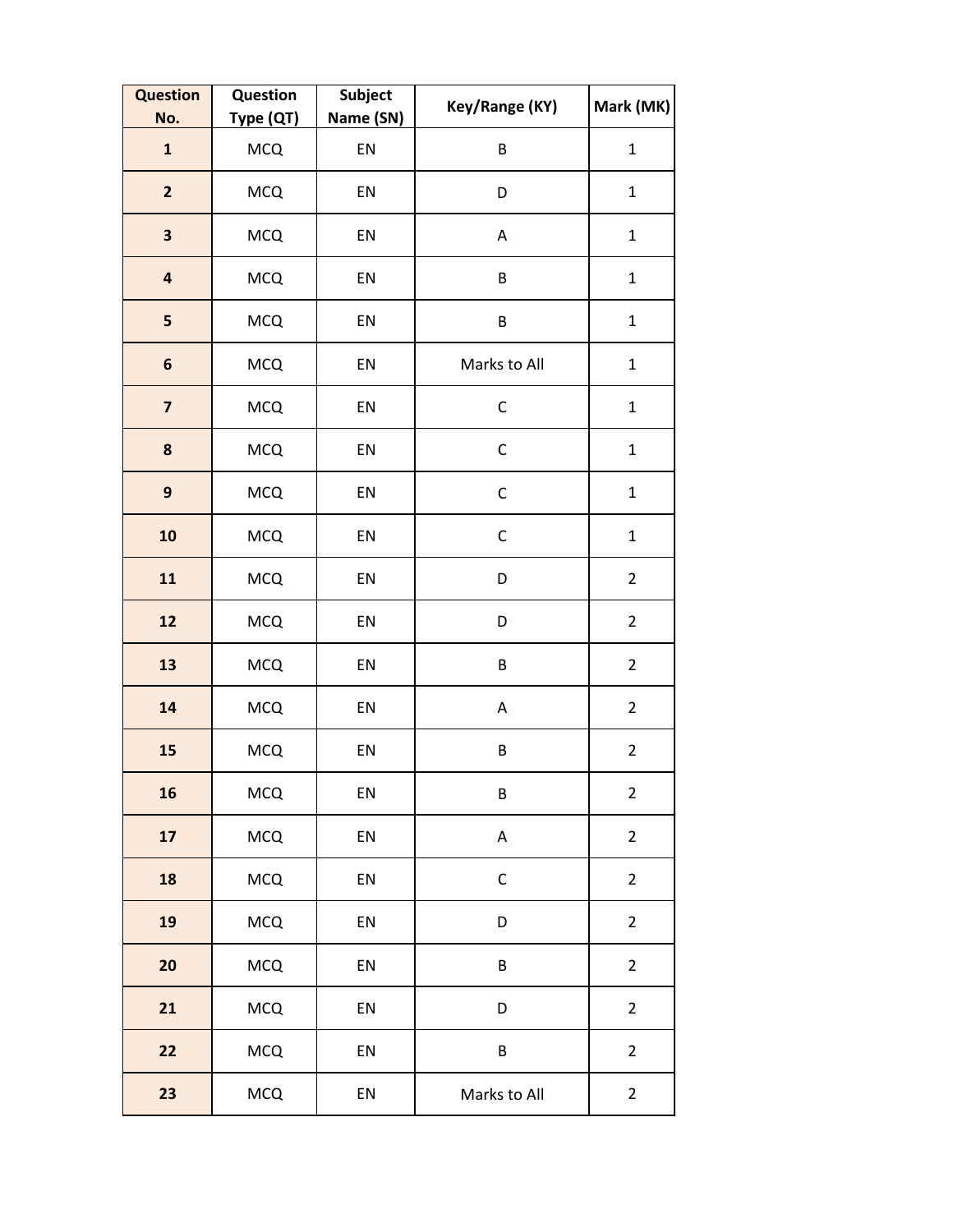| <b>Question</b><br>No. | Question<br>Type (QT) | Subject<br>Name (SN) | Key/Range (KY) | Mark (MK)      |
|------------------------|-----------------------|----------------------|----------------|----------------|
| 24                     | <b>MCQ</b>            | EN                   | D              | $\overline{2}$ |
| 25                     | <b>MCQ</b>            | EN                   | А              | $\overline{2}$ |
| 26                     | <b>MCQ</b>            | EN                   | $\sf B$        | $\overline{2}$ |
| 27                     | <b>MCQ</b>            | EN                   | B              | $\overline{2}$ |
| 28                     | <b>MCQ</b>            | EN                   | A              | $\overline{2}$ |
| 29                     | <b>MCQ</b>            | EN                   | D              | $\overline{2}$ |
| 30                     | <b>MCQ</b>            | EN                   | A              | $\overline{2}$ |
| 31                     | <b>MSQ</b>            | EN                   | A, B           | $\overline{2}$ |
| 32                     | <b>MSQ</b>            | EN                   | B, C           | $\overline{2}$ |
| 33                     | <b>MSQ</b>            | EN                   | B, D           | $\overline{2}$ |
| 34                     | <b>MSQ</b>            | EN                   | A, C, D        | $\overline{2}$ |
| 35                     | <b>MSQ</b>            | EN                   | B, C           | $\overline{2}$ |
| 36                     | <b>MSQ</b>            | EN                   | A, B           | $\overline{2}$ |
| 37                     | <b>MSQ</b>            | EN                   | B, D           | $\overline{2}$ |
| 38                     | <b>MSQ</b>            | EN                   | A, B, C        | $\overline{2}$ |
| 39                     | <b>MSQ</b>            | EN                   | A, B           | $\overline{2}$ |
| 40                     | <b>MSQ</b>            | EN                   | A, C           | $\overline{2}$ |
| 41                     | <b>NAT</b>            | EN                   | 7 to 7         | $\mathbf{1}$   |
| 42                     | <b>NAT</b>            | EN                   | 0.092 to 0.093 | $\mathbf{1}$   |
| 43                     | <b>NAT</b>            | EN                   | 9.25 to 9.25   | $\mathbf{1}$   |
| 44                     | <b>NAT</b>            | EN                   | 2650 to 2650   | $\mathbf{1}$   |
| 45                     | <b>NAT</b>            | EN                   | 48 to 48       | $\mathbf{1}$   |
| 46                     | <b>NAT</b>            | EN                   | 61.52 to 61.56 | $\mathbf{1}$   |